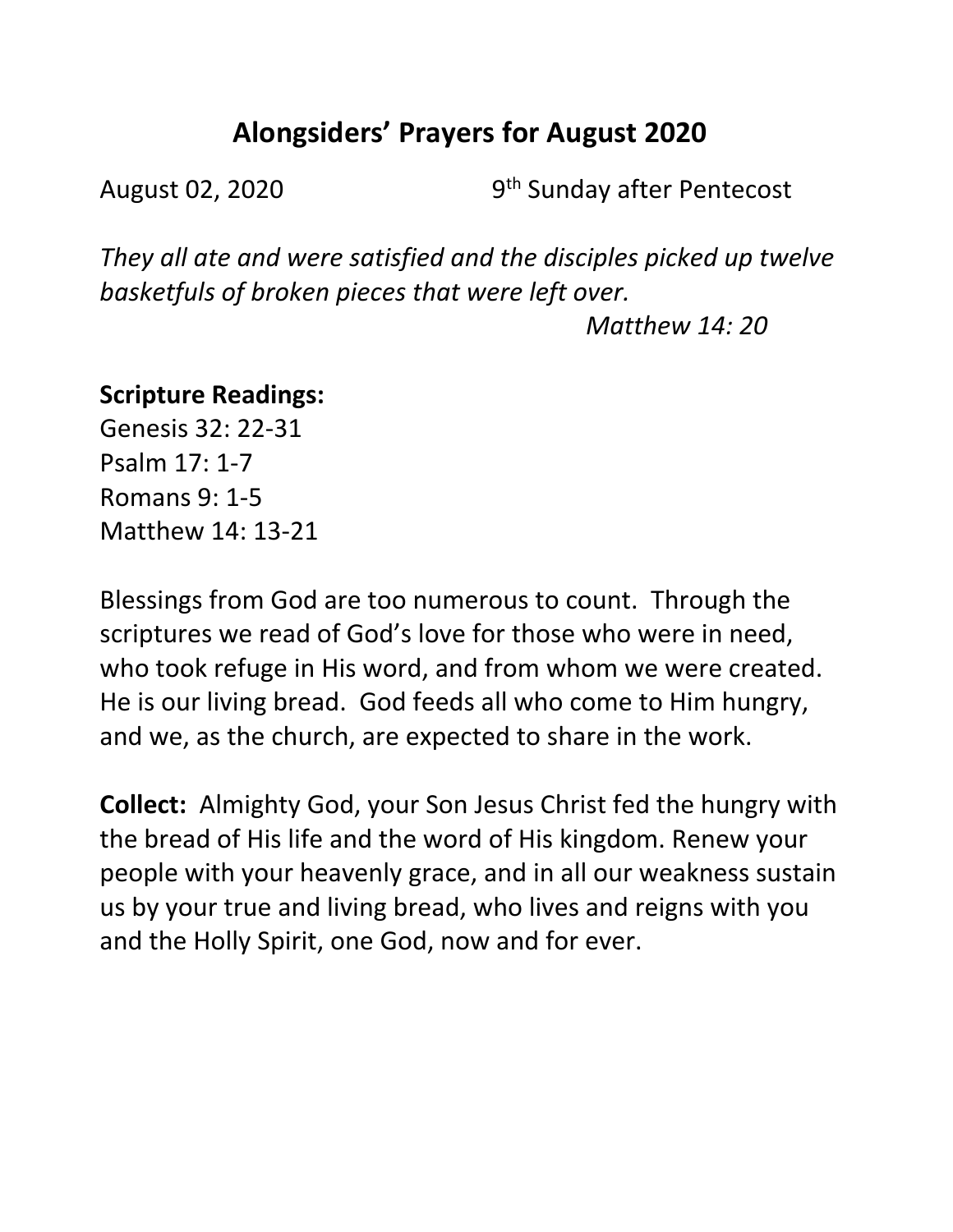Lord, awaken in us our need of you and make us hungry and thirsty for you, both as individuals and as the church of God. Let no other issues sidetrack us from seeking you, and increase our love and compassion so that we serve out your love to the world around us.

Bread of heaven: On you we feed.

Lord, allow our world to see the value of things so that the worthless and dangerous are unmasked and real needs acknowledged. Guide our leaders in wisdom and integrity, and enable us all to co-operate in proper care and stewardship of the world's resources.

Bread of heaven: on you we feed.

Lord, as we eat our food this week, remind us of your spiritual feeding. May the meals we prepare and eat together be opportunities for drawing closer to one another and to you.

Bread of heaven: on you we feed.

Lord, we pray for all who need medical treatment or are waiting in pain for surgery. We pray for those who have become addicted and long to be set free. We pray for all whose wrong choices have ended in heartache, disillusion and despair.

Bread of heaven: on you we feed.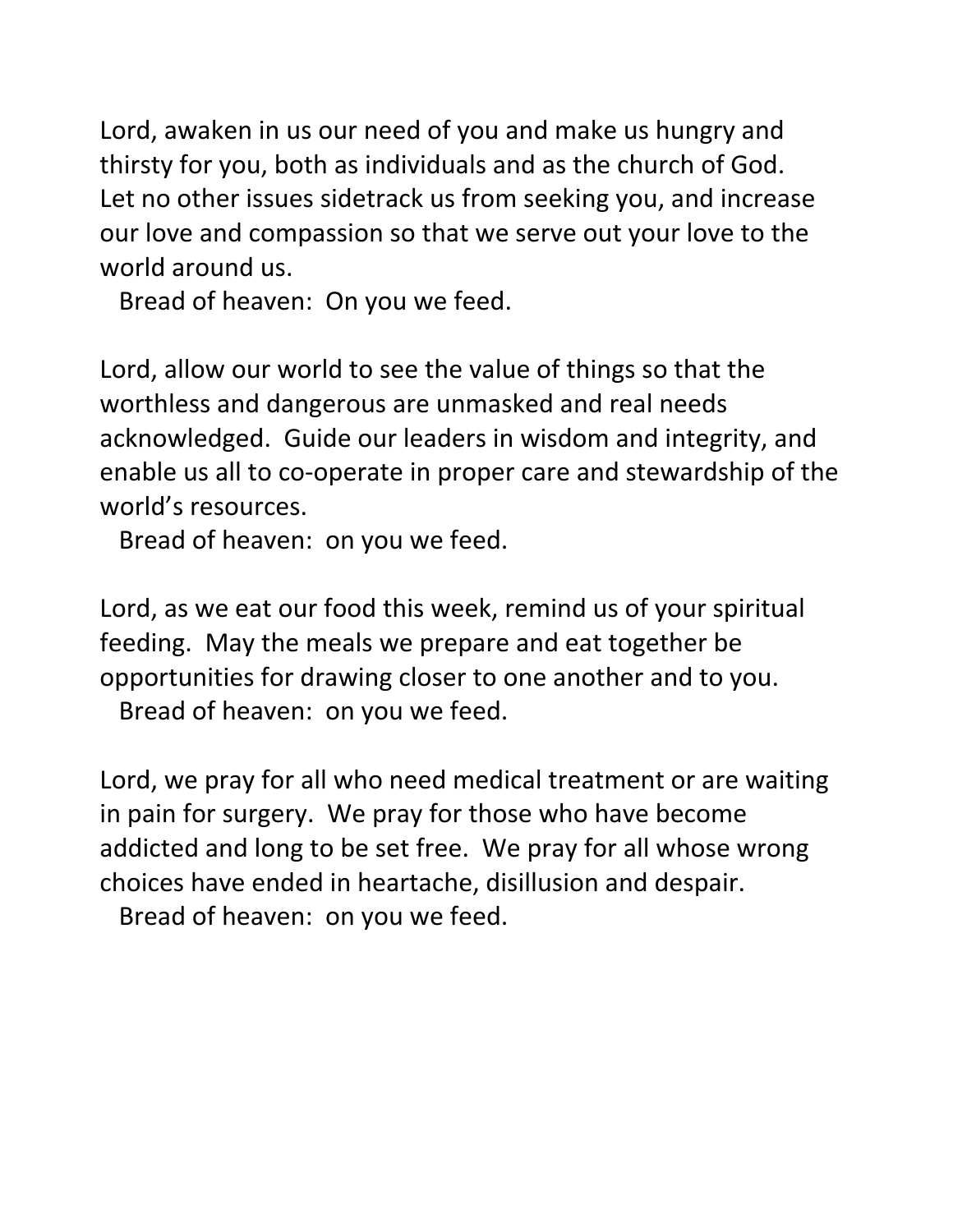Lord, welcome into your eternity all who have spent their lives coming to you and now come to be with you for ever. Have mercy on all those approaching death who do not know you, but reject what they imagine you to be. May they respond to the true and living God and know your love for ever.

Bread of heaven: on you we feed.

Lord, thank you for feeding us with spiritual food that satisfies our souls. Merciful Father, accept those prayers for the sake of your Son, our Saviour Jesus Christ. Amen.

# **The Lord's Prayer**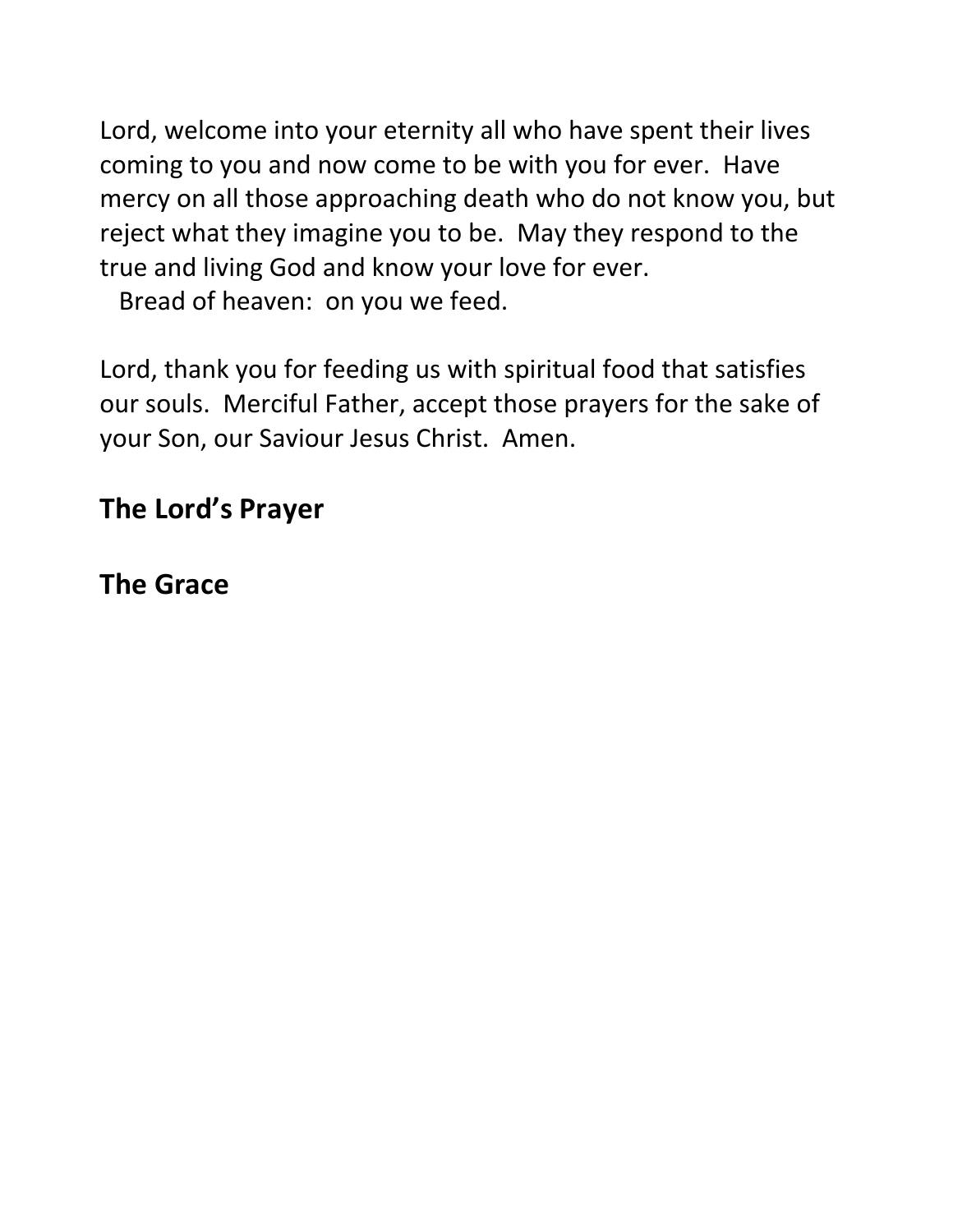### **August 09, 2020 10th Sunday after Pentecost**

*Remember the wonders He has done, His miracles, judgements He pronounced. Psalm 105: 5* 

### **Scripture Readings:**

Genesis 37: 1-4, 12-28 Psalm 105: 1-6, 16-22 Romans 10: 5-15 Matthew 14: 22-33

Life will send us many situations, many trials and temptations. There will be jealousy and doubt, but always remember the judgements and the miracles God provides for us. Confess the truth and do not be fearful. God will never abandon us if we seek Him with all our heart. Trusting in our faithful God, let us pray.

**Collect:** Almighty God, you sent your Holy Spirit to be the life and light of your Church. Open our hearts to the riches of your grace, that we may bring forth the fruit of the Spirit in love, joy and peace; through Jesus Christ our Lord, who is alive and reigns with you and the Holy Spirit, one God, now and for ever.

Faithful God, we pray for the gift of deeper faith in you, so that we trust you in a way that alters our dependence on everything else, and allows us clearer vision as to the direction and role of the church. Remind us that it is your church and not ours.

Lord our God: let only your will be done.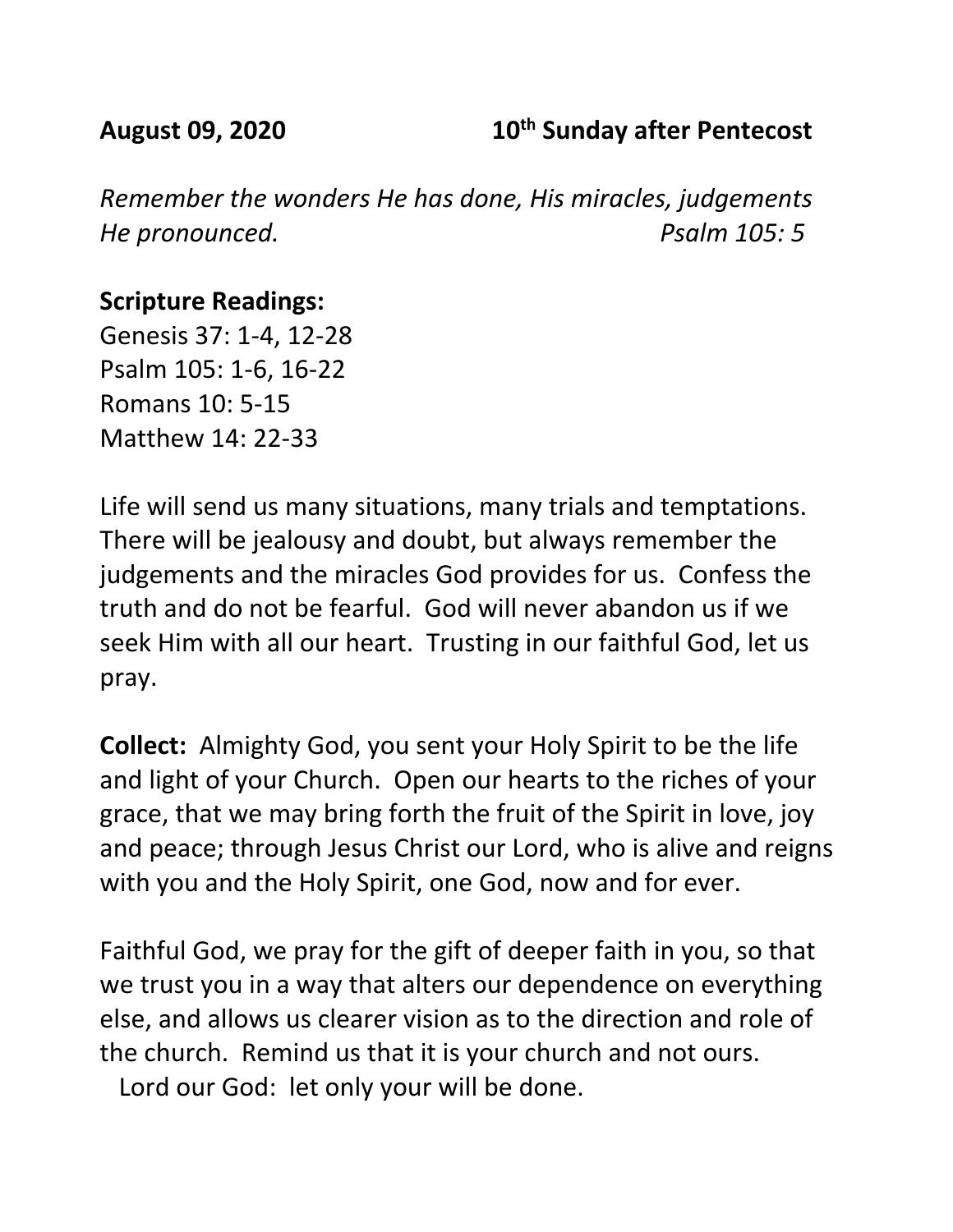Faithful God, as we call to mind the stormy areas of our world, the raging and the insecurity, the confusion and bewilderment, the restlessness and fear, let your calming and reassuring presence be sensed and recognized, bringing peace and goodness, righteousness and hope.

Lord our God: let only your will be done.

Faithful God, come to us in the storms of life when we let one another down, mishandle opportunities, and come to the end of our strength or patience. Bless us with the love that never lets us down.

Lord our God: let only your will be done.

Faithful God, we place into your loving arms all those who have died, knowing their dependence on you and your limitless mercy. We thank you for them and their gifts to the world, and ask that we may, in our turn, come to you across the waters of death, and live in your company for ever.

Lord our God: let only your will be done.

Faithful God, whose promises stand sure for ever, we thank you for your patience with us and your refusal to give up on us. Merciful Father, accept these prayers for the sake of your Son, our Saviour Jesus Christ. Amen.

# **The Lord's Prayer**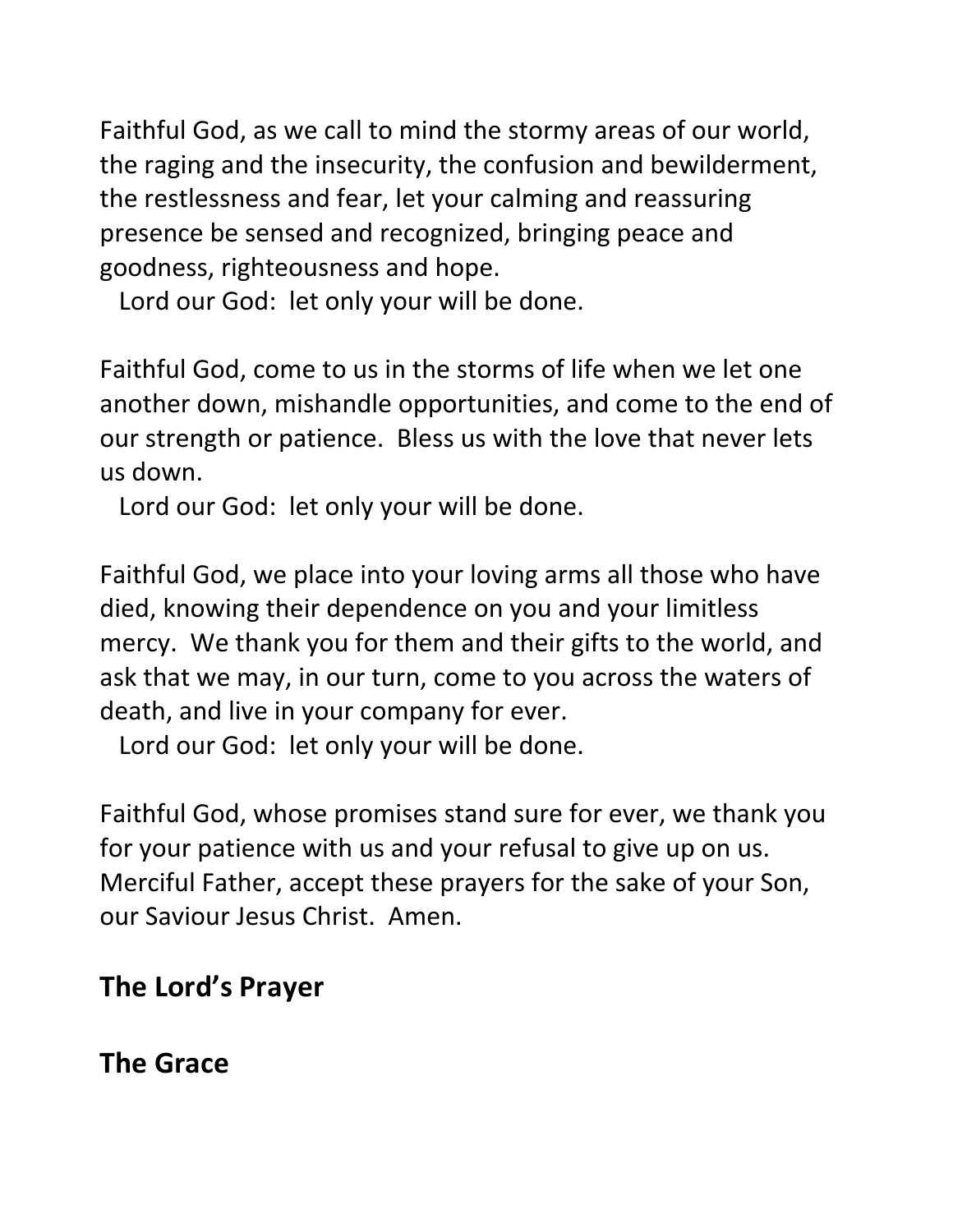**August 16, 2020 11th Sunday after Pentecost**

*How good and pleasant it is when brothers live together in unity. Psalm 133: 1*

#### **Scripture Readings:**

Genesis 45: 1-15 Psalm 133 Romans 11: 1-2a, 29-32 Matthew 15: 21-28

God's plans for our lives are not always clear to us. Sometimes there is much heartache and loss along the way that doesn't fit. Even in our own families there is division and discourse as in Joseph's story of betrayal. God knows best. He knows everything about us and is always on our side. Let us be open to His leading and chose our words wisely, for as Jesus declares in Matthew "*It is not what goes into a man's mouth that makes him unclean, but what comes out of his mouth that is what makes him unclean."* Thank God for His leading and instruction for our journey. The good news of salvation is not limited to a particular group or nation, but available to the whole world.

**Collect:** Almighty God, you have broken the tyranny of sin and sent into our hearts the Spirit of your Son. Give us grace to dedicate our freedom to your service, that all people may know the glorious liberty of the children of God; through Jesus Christ our Lord, who lives and reigns with you and the Holy Spirit, one God, now and for ever.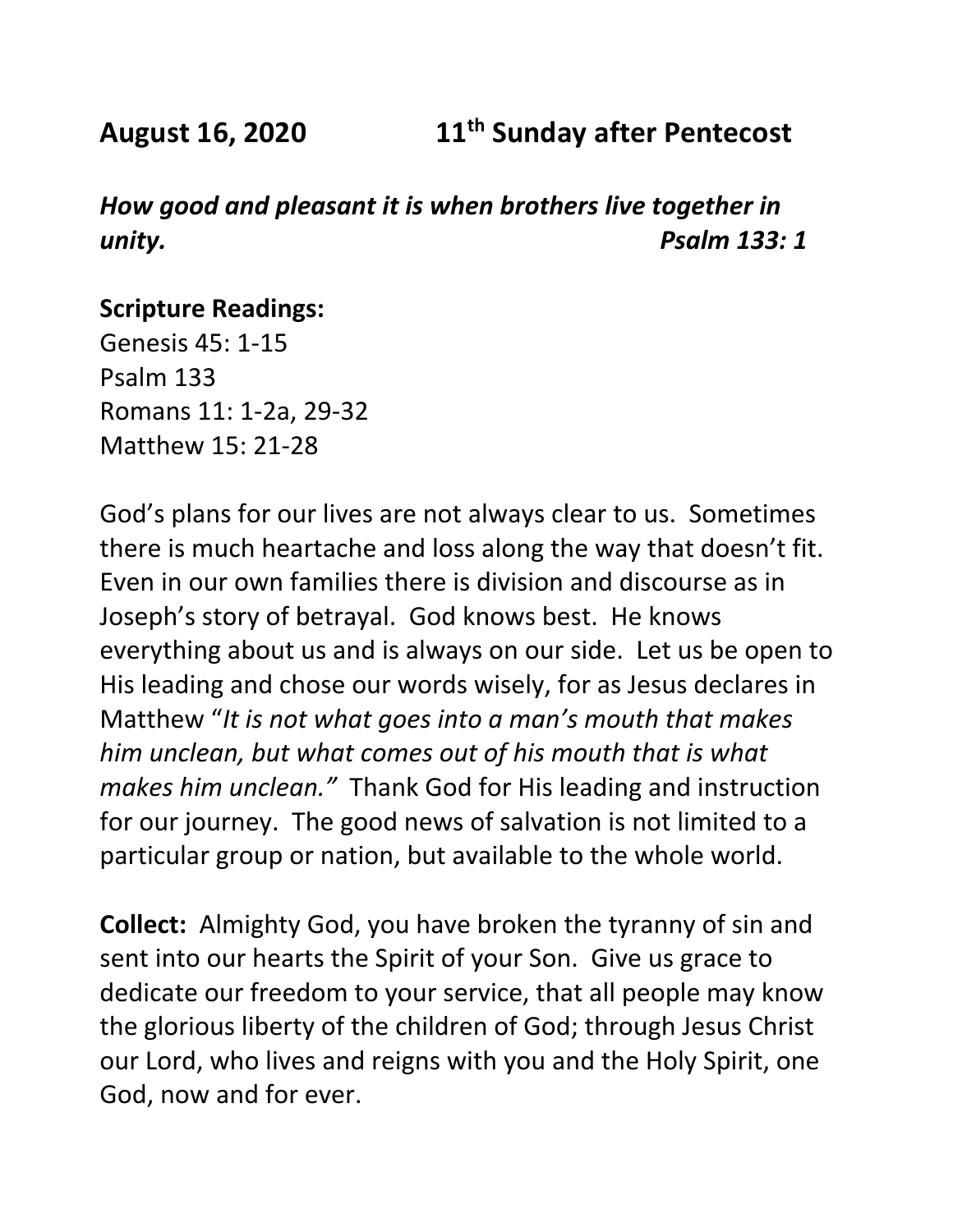In faith, let us pray to God who is Lord of all the earth.

Holy God, may the worship of your church throughout the world be attentive and expectant, ready to be set on fire again and again without expectations, and without limits and without praise.

Servant God: let us honour you with our lives.

Holy God, may all that encourages people in goodness, honesty and compassion be blessed and grow. May all that encourages self-seeking and cruelty, prejudice and deceit wither and be exposed as the unsatisfying rubbish that it is. May we learn from one another's culture and respect one another's differences.

Servant God: let us honour you with our lives.

Holy God, we thank you for the joy of human love, and for all those among whom we live and work. We pray particularly for loved ones who worry us with their health, or circumstances, or life direction. We pray for those among our friends and families who do not know you, or whose faith has been shaken.

Servant God: let us honour you with our lives.

Holy God, we pray for all those whose backgrounds make belief in a loving God laughable or terrifying. We pray for all who suffer mental or emotional anguish and those who despair. We pray for those facing another day of pain, another day of hunger, another day of fear.

Servant God: let us honour you with our lives.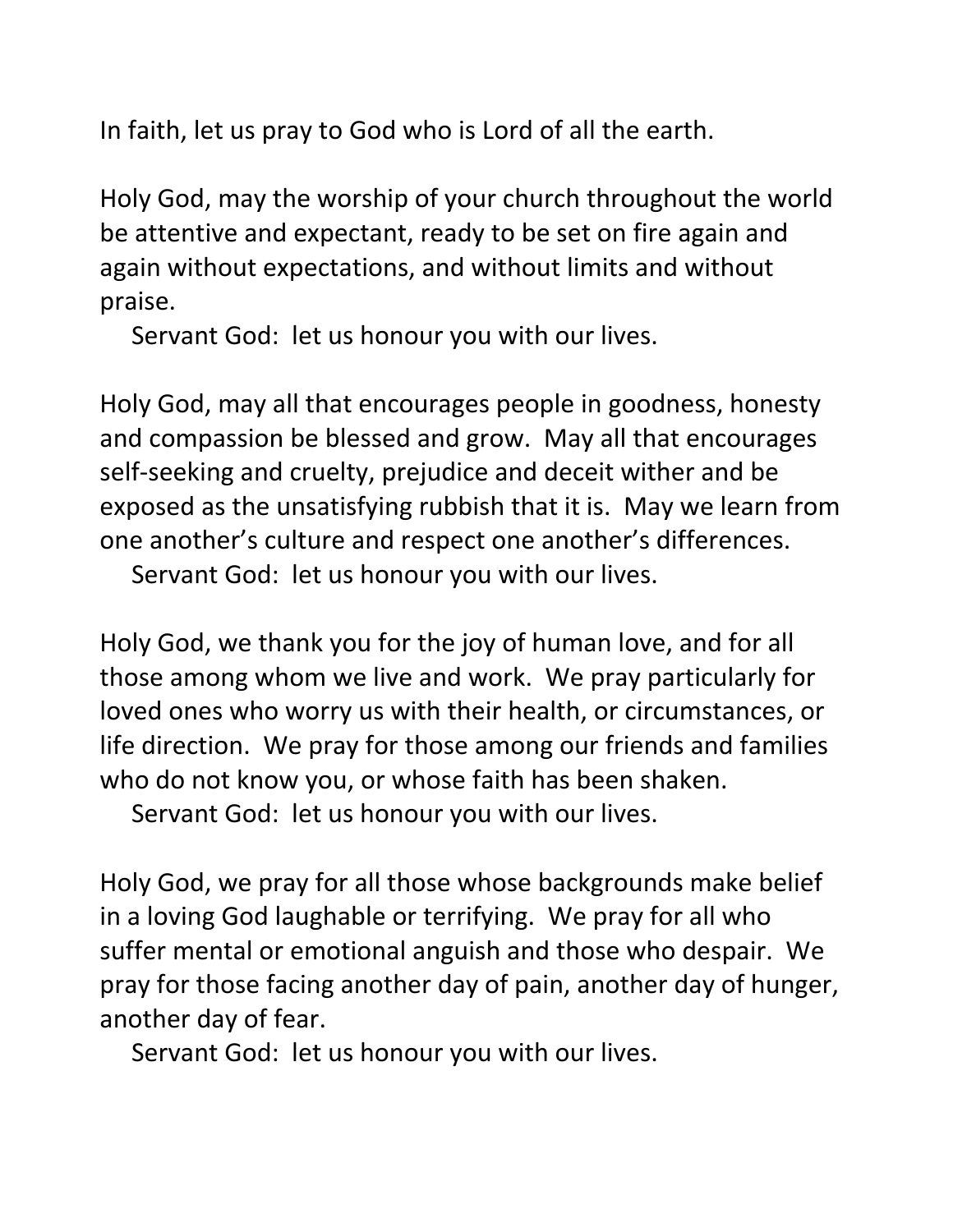Holy God, gather into your eternal kingdom all who have come to the end of this earthly life, and rejoice to see you as you really are. We remember all whom we love but can no longer see. Thank you for your overarching love and undergirding faithfulness to us.

Servant God: let us honour you with our lives.

Holy God, we remember with gratitude all who gave up so much to bring the good news to our country. We pray that, with us, it may continue to be spread until the whole earth knows of your truth and love. Merciful Father, accept these prayers for the sake of your Son, our Saviour Jesus Christ. Amen.

## **The Lord's Prayer**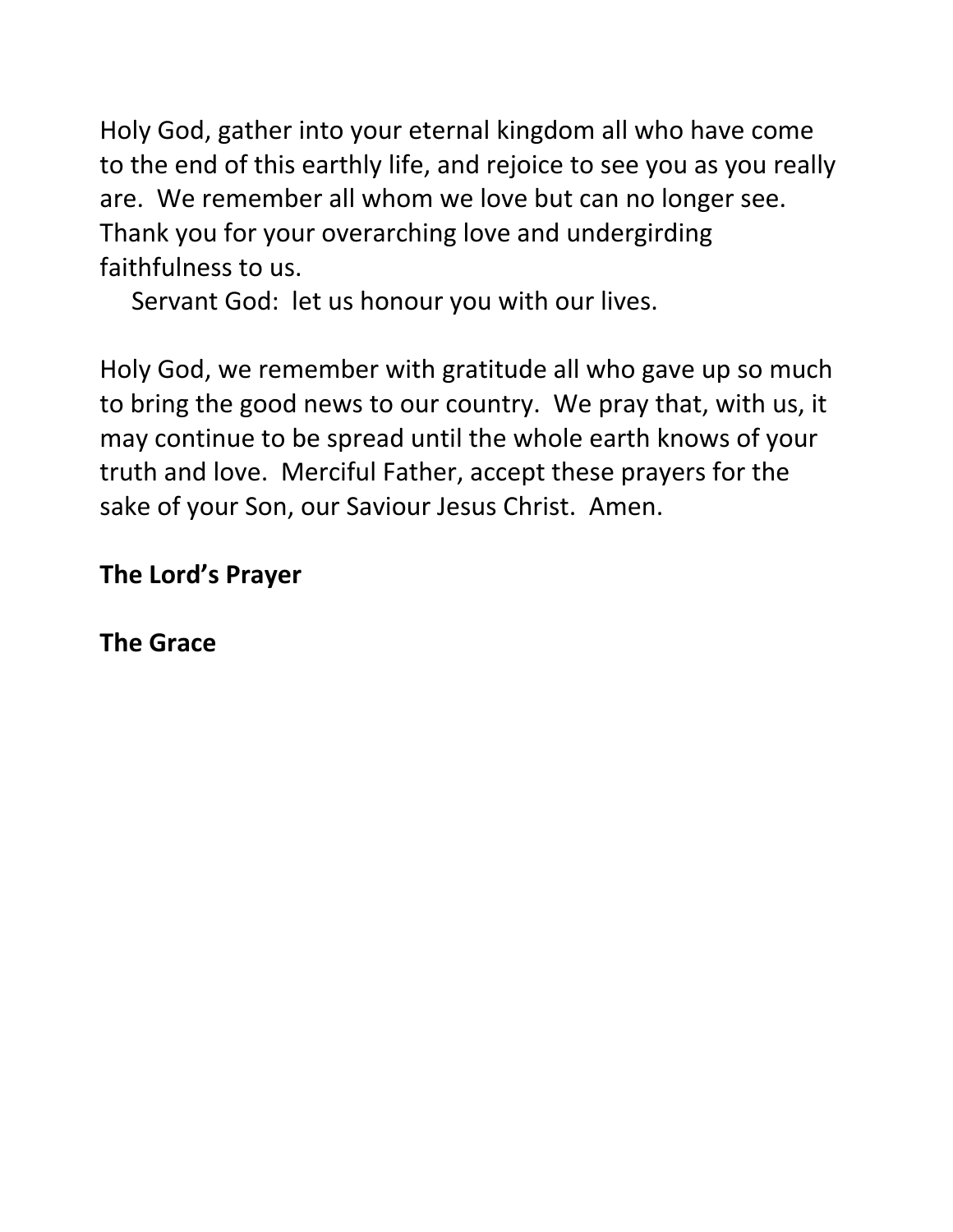**August 23, 2020 12th Sunday after Pentecost**

*Jesus is the Christ, the Son of the Living God. Matthew 16: 16*

#### **Scripture Readings:**

Exodus 1: 8-2:10 Psalm 124 Romans 12: 1-8 Matthew 16: 13-20

Sometimes we find it hard not to conform to every day standards of this world. We must keep the faith and stay on the path God has chosen for us. The Lord will provide for us along the way. God has given us gifts, His word, which is our life guide, but he has also blessed us with wisdom and understanding like Peter, who boldly said "Jesus is the Christ, the Son of God." This was revealed to him by God alone and so it is with us. God speaks to us. He reveals much to us as we travel this road with Him. Thanks be to God for He is our help. Increase our Faith, O Lord. The church is the body of Christ built on a strong rock of faith, and energised by the living breath of God.

**Collect:** Almighty God, we are taught by your word that all our doings without love are worth nothing. Send your Holy Spirit and pour into our hearts that most excellent gift of love, the true bond of peace and of all virtue; through Jesus Christ our Lord, who lives and reigns with you and the Holy Spirit, one God, now and for ever.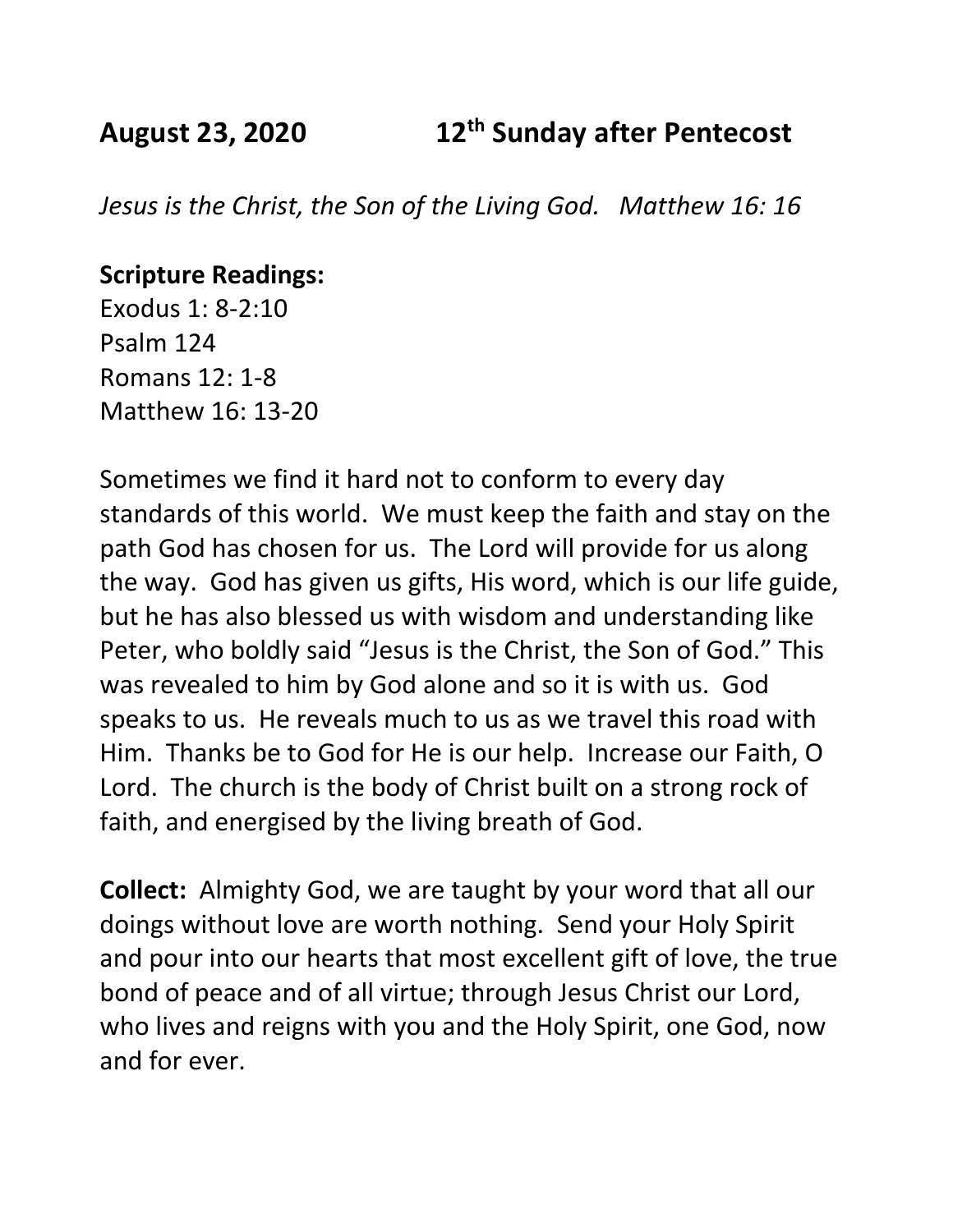Gathered as the Church of God, members of the Body of Christ, let us pray together.

Fill your church, O Lord, with life and energy, spiritual health and vitality. As we feed on you may we grow more like you, minister with your tenderness, serve with your humility, and co-operate with your vision.

In you, O Lord: is all meaning and truth.

Fill your world, O Lord, with wonder at creation, recognition of our mutual human responsibility, desire for reforming what is at fault, and hope in the possibilities of living at peace with God and one another.

In you, O Lord: is all meaning and truth.

Fill our homes and neighbourhoods, O Lord, with the generosity and trust that allows space, but is always ready to encourage and support. May we cherish our minds, bodies and spirits as temples containing your Spirit, and honour one another as people of your making.

In you, O Lord: is all meaning and truth.

We pray for all who are ill at home or in hospital, for all in emergency surgery or casualty, for those who have just discovered that they have injuries or illnesses that will change their lives. We pray for the work of all who heal and comfort, all who visit the sick and counsel the distressed.

In you, O Lord: is all meaning and truth.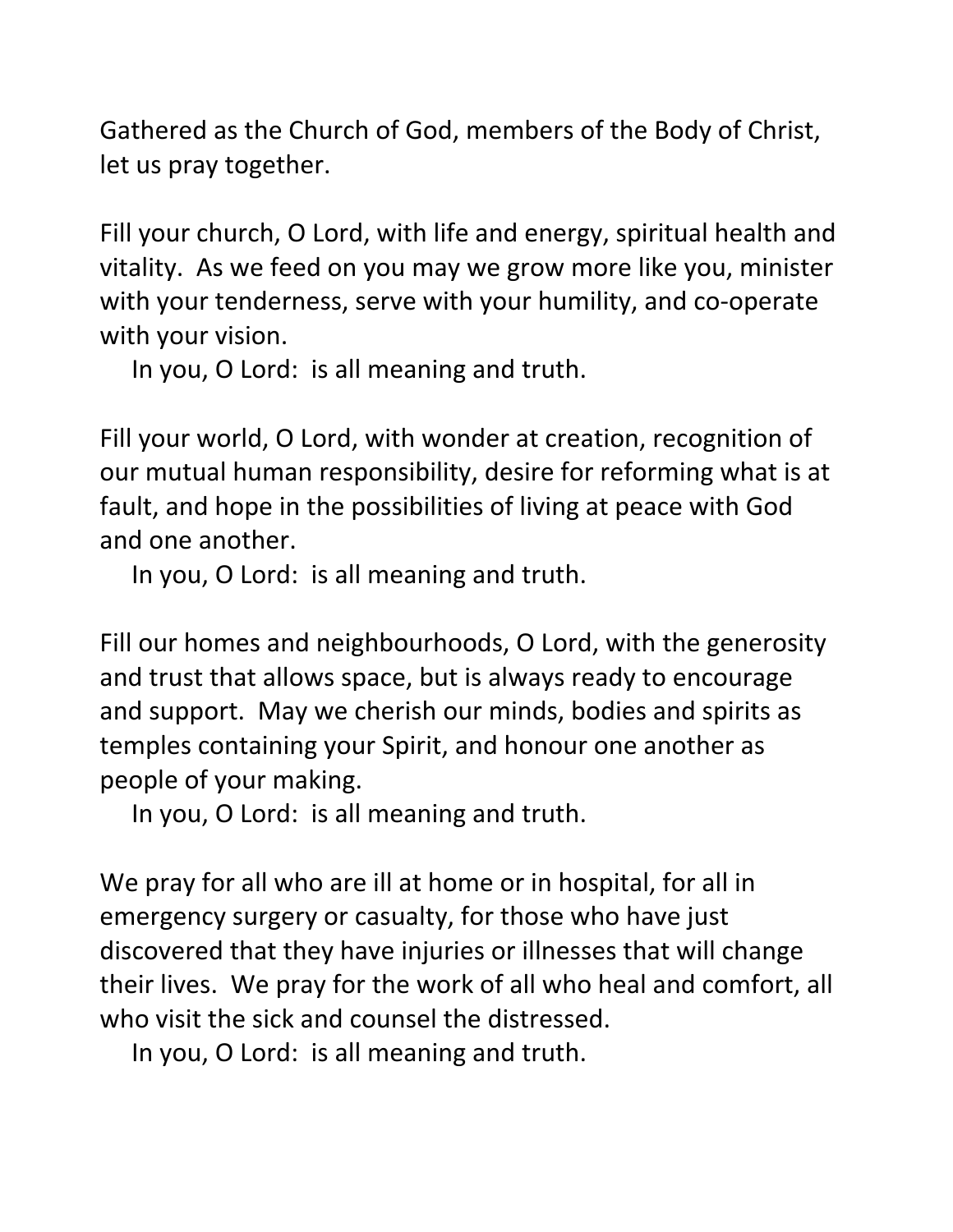We pray for the dying and those who love them. We pray for those who have completed this life who have made the journey through death. We pray for the work of those who comfort the bereaved.

In you, O Lord: is all meaning and truth.

Fill our hearts, O Lord, with thankfulness and praise as we recall your faithfulness and live in your love. Merciful Father, accept these prayers for the sake of your Son our Saviour Jesus Christ. Amen.

# **The Lord's Prayer**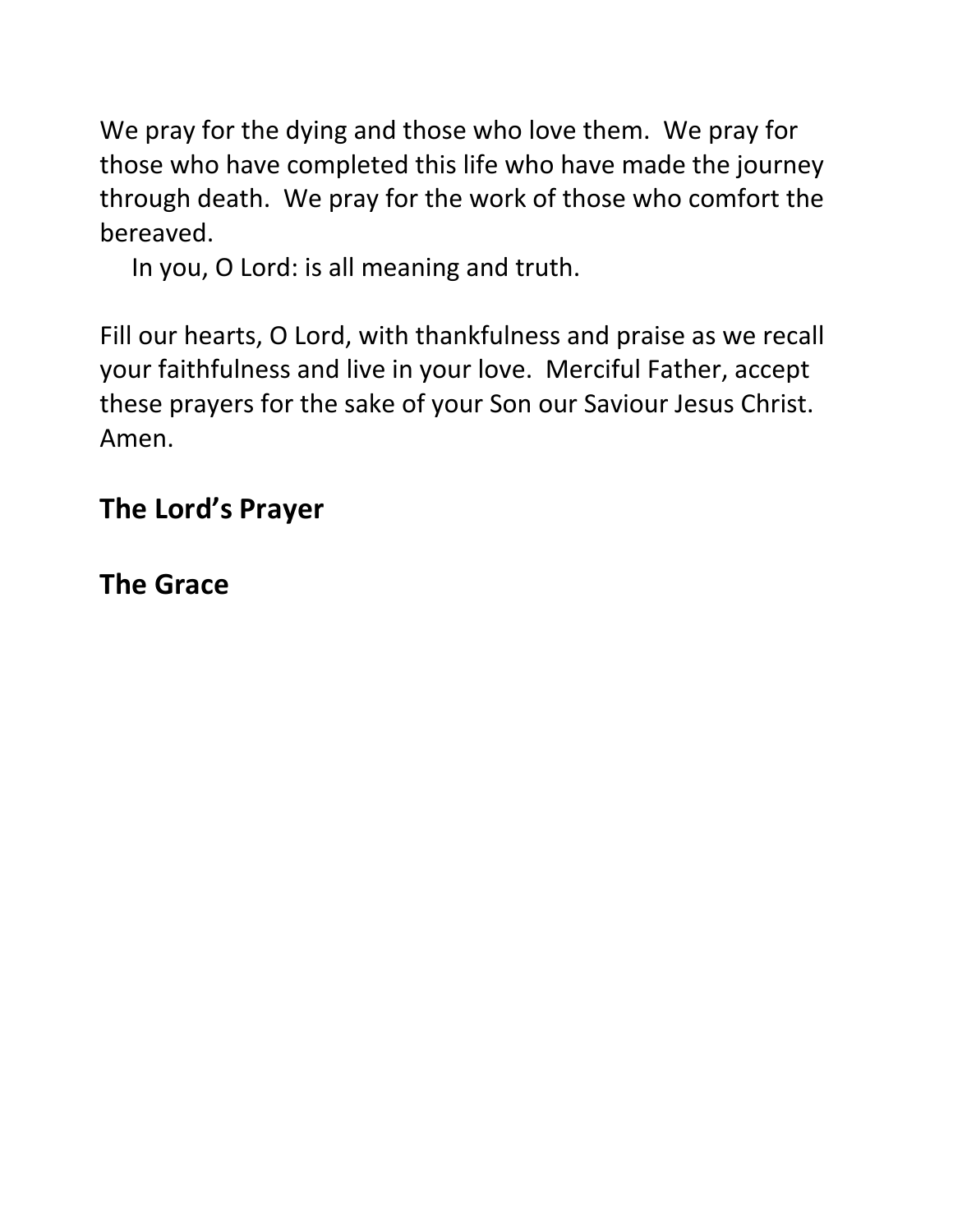## **August 30, 2020 13th Sunday after Pentecost**

*If anyone would come after me, he must deny Himself and take up His cross and follow me. For whoever wants to save His life will lose it, but whoever loses his life for me will find it. Matthew 16: 24-25*

#### **Scripture Readings:**

Exodus 3: 1-15 Psalm 105: 1-6, 23-26 Romans 12: 9-21 Matthew 16: 21-28

God loves us so much and tries so hard to get our attention. We often fail to see it. I can imagine Moses' shock on seeing God in the burning bush, or Peter trying to protect Jesus by rebuking His claim of suffering. We get so caught up in our love for Jesus that we also become stumbling blocks for the Lord. We think maybe we are not good enough or smart enough to do the Lord's work. All of God's work is based on love, unconditional love. Let us take up our cross and follow Jesus and spread His love to everyone, not counting the cost. We will surely find eternal life with the one who loves us and gave His life all for us.

**Collect:** Author and Giver of all good things, graft in our hearts the love of your name, increase is us true religion, nourish us in all goodness, and of your great mercy keep us in the same; through Jesus Christ our Lord, who lives and reigns with you and the Holy Spirit, one God, now and for ever.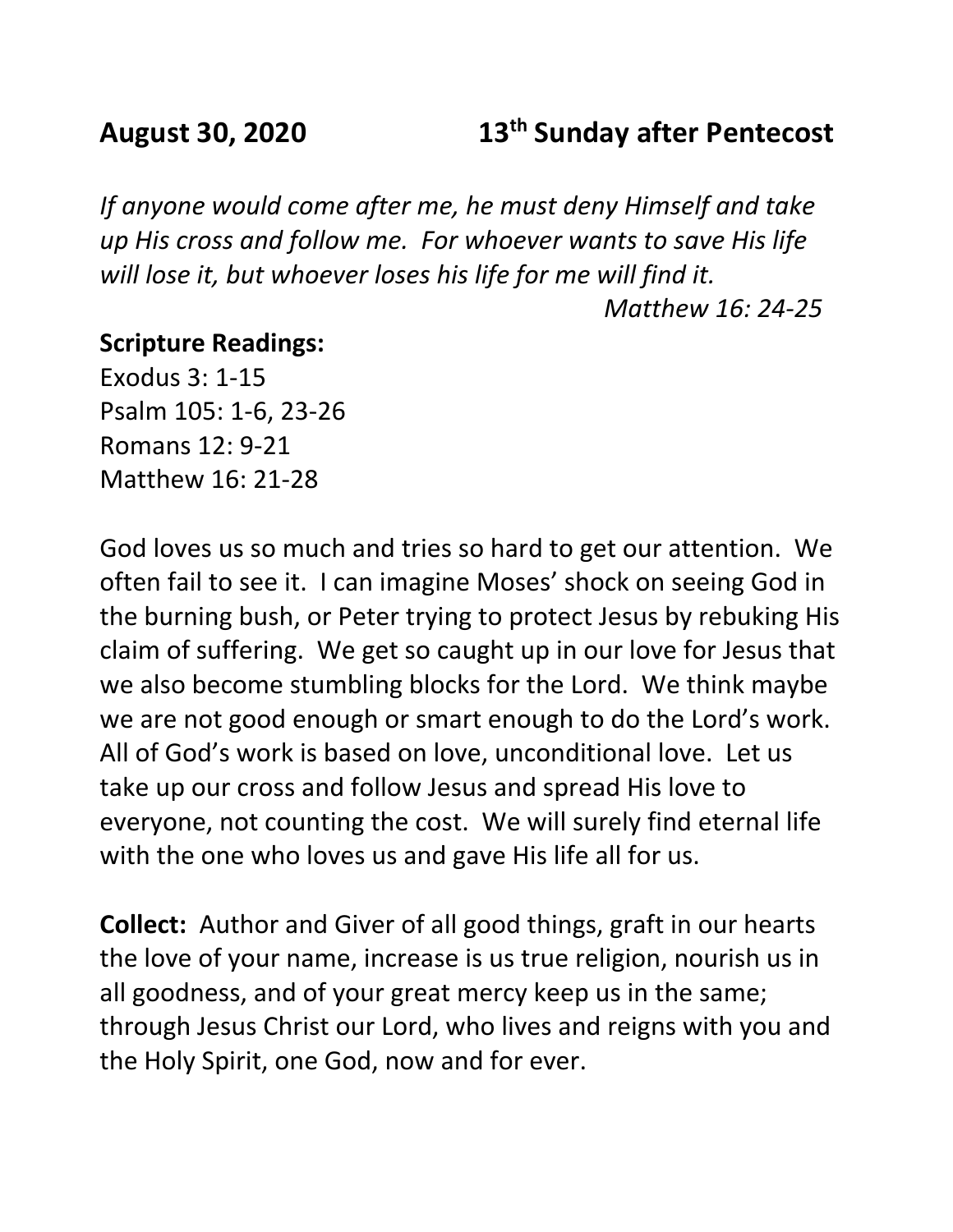As followers of Jesus Christ, let us pray to our loving Father in Heaven.

Father, help us in your church to understand what is really means to love and serve you. At times of testing, strengthen us, at unexpected or undeserved suffering, support us, at the end of our energy, revive us and teach us through it all the inexplicable peace and joy and comes from doing your will.

We look to the cross: and see your love for us.

Father, have mercy on us for the misdirected use of time, money and resources on this world. In the struggle against evil and sin, empower us so that justice and righteousness are established, upheld and celebrated as hearts rejoice in the freedom of all that is good.

We look to the cross: and see your love for us.

Father, renew our commitment to your loving in all our relationships, our work and our prayer. In the hard choices, give us wisdom, in the painful decisions, affirm us, and may our words speak your truth whether that is to encourage, to comfort or to challenge.

We look to the cross: and see your love for us.

Father, bring healing and wholeness to those who suffer in mind, body, or spirit. In the sleepless nights and endless days of pain, give the grace to persevere with patience, and turn these dark times into places of spiritual growth.

We look to the cross: and see your love for us.